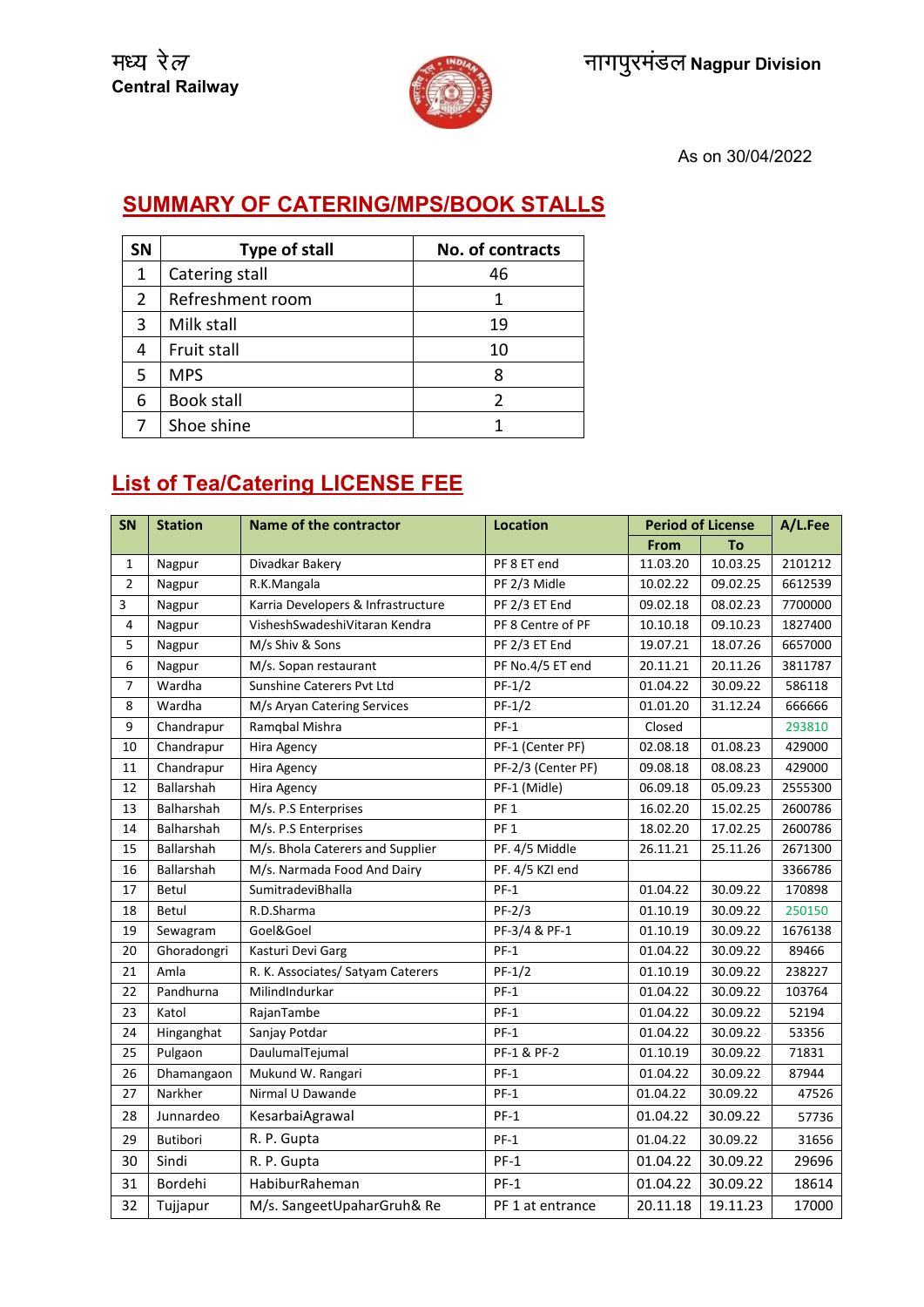| SN | <b>Station</b> | Name of the contractor      | <b>Location</b>     | <b>Period of License</b> | A/L.Fee  |        |
|----|----------------|-----------------------------|---------------------|--------------------------|----------|--------|
|    |                |                             |                     | <b>From</b>              | To       |        |
| 33 | Seloo Road     | Zahara Suppliers & Traders  | PF 1 at old stnbldg | 20.11.18                 | 19.11.23 | 14672  |
| 34 | Wani           | M/s. SangeetUpaharGruh& Re  | PF <sub>1</sub>     | 20.11.18                 | 19.11.23 | 21000  |
| 35 | Majri          | Zahara Suppliers & Traders  | $PF-1$              | 20.11.18                 | 19.11.23 | 26280  |
| 36 | Navegaon       | M/s. Sharma Computers       | $PF-1$              | 01.12.18                 | 30.11.23 | 9006   |
| 37 | Nagri          | M/s. Pankaj Tea Canteen     | $PF-1$              | 01.12.18                 | 30.11.23 | 9786   |
| 38 | Parasia        | M/s. SonkarJagat Caters     | $PF-1$              | 01.12.18                 | 30.11.23 | 111890 |
| 39 | Warora         | M/s. Moon Star Hospitality  | $PF-1$              | 01.12.18                 | 30.11.23 | 78786  |
| 40 | Morshi         | M/s. A.A.Caters             | $PF-1$              | 01.12.18                 | 30.11.23 | 8786   |
| 41 | Chandur        | M/s. A.A.Caters             | $PF-1$              | 01.12.18                 | 30.11.23 | 61786  |
| 42 | Maramziri      | M/s. City Fast Food, Itarsi | $PF-1$              | 17.12.18                 | 16.12.23 | 226665 |
| 43 | Kiratgarh      | M/s. City Fast Food, Itarsi | $PF-1$              | 17.12.18                 | 16.12.23 | 130000 |
| 44 | Ajni           | M/s. M. P. Sales            | PF <sub>1</sub>     | 18.03.20                 | 17.03.25 | 222000 |
| 45 | Ajni           | M/s. M. P. Sales            | PF 2/3              | 24.01.20                 | 23.01.25 | 256000 |
| 46 | Multi          | M/s. Kushywah Enterprises   | PF <sub>1</sub>     | 11.03.20                 | 10.03.25 | 211786 |

# **List of Milk stall**

| SN             | <b>Station</b>    | <b>Name of Licensee</b>          | <b>Location</b>  | <b>Period of License</b> | A/L.Fee  |        |
|----------------|-------------------|----------------------------------|------------------|--------------------------|----------|--------|
|                |                   |                                  |                  | <b>From</b>              | To       |        |
| 1              | Nagpur            | <b>MAHANAND - PF-1</b>           | PF-1 ET end      | 01.10.20                 | 30.09.23 | 158249 |
| 2              | Nagpur            | MAHANAND PF-2/3                  | PF-2/3MB end     | 01.10.20                 | 30.09.23 | 122640 |
| 3              | Nagpur            | Amul Milk PF-8                   | PF-8 (Midle)     | 01.10.20                 | 30.09.23 | 77220  |
| 4              | Wardha            | <b>MAHANAND</b>                  | $PF-2/3$         | 01.10.20                 | 30.09.23 | 93075  |
| 5              | Chandrapur        | Amul Milk (S.K.Kulkarni)         | PF-2 (Center)    | 01.10.20                 | 30.09.23 | 66000  |
| 6              | Chandrapur        | <b>MAHANANDA</b>                 | PF-2/3 (NGP end) | 01.10.20                 | 30.09.23 | 66000  |
| $\overline{7}$ | <b>Ballarshah</b> | Mahanand PF 4/5 Shugwani         | PF-4/5           | 01.10.20                 | 30.09.23 | 93820  |
| 8              | Ballarshah        | Saikripa Associates PF4/5 (Amul) | PF-4/5           | 01.10.20                 | 30.09.23 | 92944  |
| 9              | Ballarshah        | <b>MAHANAND PF 1</b>             | $PF-1$           | 01.10.20                 | 30.09.23 | 93601  |
| 10             | Betul             | Saikripa Associates PF1(Amul)    | $PF-1$           | 01.10.20                 | 30.09.23 | 74400  |
| 11             | Betul             | Sanchi (KirtiDubey)              | $PF-2/3$         | 01.10.20                 | 30.09.23 | 70200  |
| 12             | Sewagram          | Saikripa Associates PF4/5 (Amul) | PF-4/5           | 01.10.20                 | 30.09.23 | 68790  |
| 13             | Amla              | Sanchi (Rawat)                   | $PF-3$           | 01.10.20                 | 30.09.23 | 30748  |
| 14             | Amla              | Saikripa Associates PF1/2 (Amul) | $PF-1/2$         | 01.10.20                 | 30.09.23 | 15610  |
| 15             | Pandhurna         | Saikripa Associates PF1 (Amul)   | PF-1 beyod FOB   | 01.10.20                 | 30.09.23 | 9979   |
| 16             | Pandhurna         | Jabalpur Dudh U M (Rupeh)        | PF-2             | 01.10.20                 | 30.09.23 | 9979   |
| 17             | Hinganghat        | S A Trading (Amul)               | $PF-2$           | 01.10.20                 | 30.09.23 | 16285  |
| 18             | Pulgaon           | G.N. & Sons                      | PF-1 NGP end FOB | 01.10.20                 | 30.09.23 | 5500   |
| 19             | Dhamangaon        | Amul Milk stall                  | $PF-1$           | Closed                   |          |        |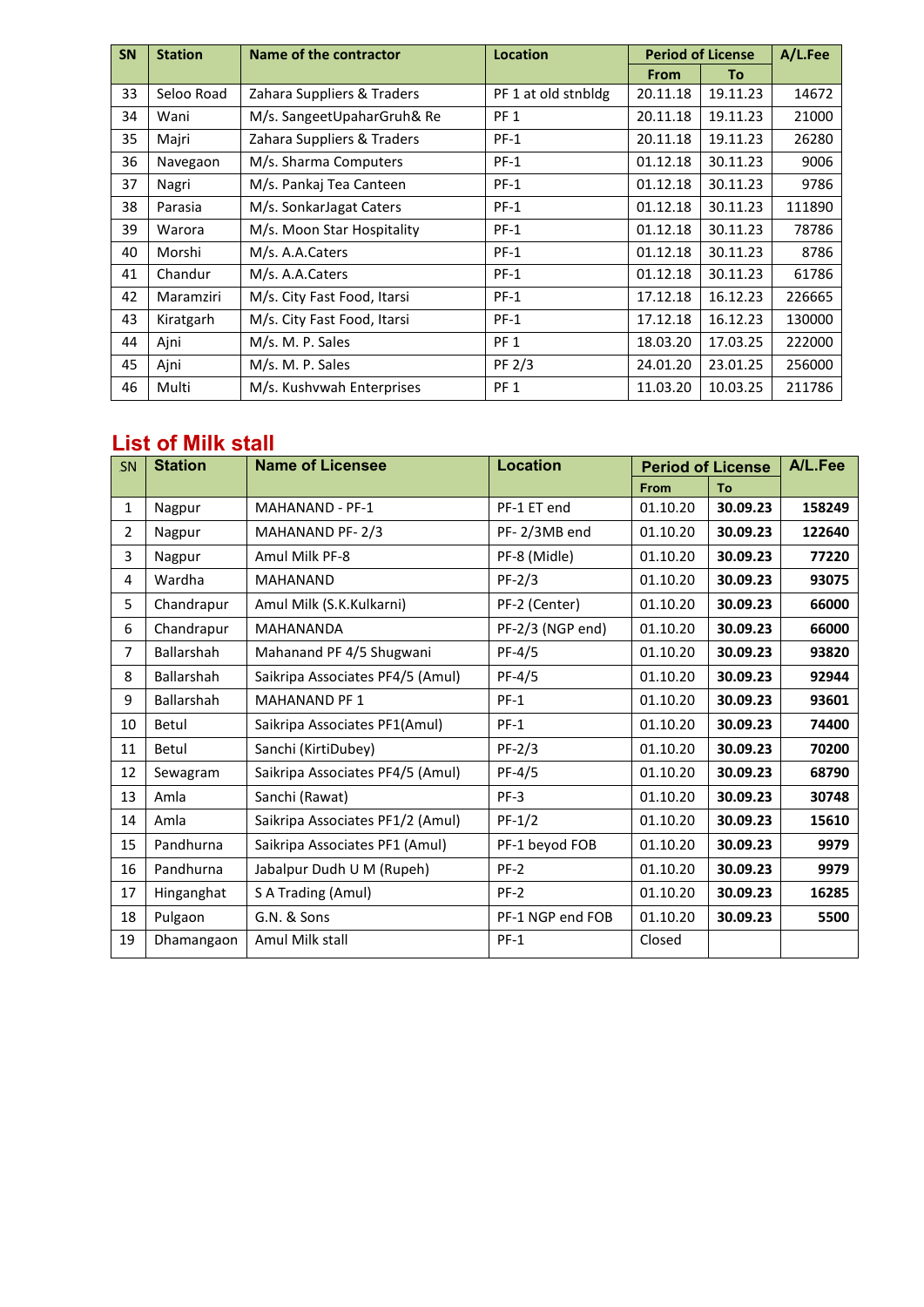### **Details of Fruit Juice stall**

| <b>SN</b> | <b>Station</b>    | <b>Name of Licensee</b>              | Location         | <b>From</b> | To       | A/L.Fee  |
|-----------|-------------------|--------------------------------------|------------------|-------------|----------|----------|
| 1         | Nagpur            | Muneshwar Prasad Sahu                | PF-1& PF-2/3     | 01.04.22    | 30.09.22 | 5135553  |
| 2         | Wardha            | Sk. Hanif                            | $PF-1/2$         | 01.04.22    | 30.09.22 | 239044   |
| 3         | Chandrapur        | M/s. Radhika Food and Dairy Services | PF No. 1 BPQ end | 02.11.21    | 01.11.26 | 366666   |
| 4         | <b>Ballarshah</b> | R.R.Sharma                           | $PF-2/3$         | 01.04.22    | 30.09.22 | 339558   |
| 5         | <b>Ballarshah</b> | Sukeshprasad PF 4/5                  | PF-4/5           | 14.02.17    | 25.04.22 | 986786   |
| 6         | <b>Ballarshah</b> | SopanRestaurent PF 4/5               |                  | 20.02.17    | 01.05.22 | 851008   |
| 7         | Betul             | M/s. Sanjay Rathor                   | PF 1 Middle      | 01.09.21    | 31.08.26 | 507888   |
| 8         | Betul             | M/s Vijay Reastaurant&Bhojnalaya     | PF 2/3           |             |          | 6,15,888 |
| 9         | Amla              | <b>KasturibaiBachale</b>             | $PF-1/2$         | 01.04.22    | 30.09.22 | 92972    |

## **Details of Refreshment Room unit licensee over Nagpur Division**

| <b>SN</b> | <b>Station</b> | Name & Licensee Address of Licensee | Nomecleture of Licensee | Location |
|-----------|----------------|-------------------------------------|-------------------------|----------|
|           | Amla           | R. K. Associates/ New Delhi         | Refreshment Room        | $PF-1/2$ |

#### **Details of Food Plaza**- Pertains to IRCTC

#### **List of Multipurpose stall**

| SN             | <b>Station</b> | <b>Name of Licensee</b>          | <b>Location</b>   |             | <b>Period of License</b> |
|----------------|----------------|----------------------------------|-------------------|-------------|--------------------------|
|                |                |                                  |                   | <b>From</b> | To                       |
| $\mathbf{1}$   | Nagpur         | Sunil Arya PF 1 (Curio to MPS)   | PF-1 Midlestnbldg | 01.04.18    | 31.03.23                 |
| $\overline{2}$ | Nagpur         | Sunil Arya PF 2/3 (Curio to MPS) | PF2/3 Midle       | 01.04.18    | 31.03.23                 |
| 3              | Nagpur         | M/s A.H. Wheeler                 | PF-1 Middle       | 15.09.20    | 14.09.25                 |
| 4              | Nagpur         | M/s A.H. Wheeler                 | PF2/3 Midle       | 15.09.20    | 14.09.25                 |
| 5.             | Wardha         | M/s A.H. Wheeler                 | $PF-1/2$          | 15.09.20    | 14.09.25                 |
| 6              | Ballarshah     | M.K.Bhore (Book stall to MPS)    | $PF-1$            | 01.04.18    | 31.03.23                 |
| $\overline{7}$ | Sewagram       | Suresh Bajaj (B/Stall to MPS)    | $PF-3/4$          | 01.04.18    | 31.03.23                 |
| 8              | Amla           | M/s A.H. Wheeler                 | $PF-1/2$          | 15.09.20    | 14.09.25                 |